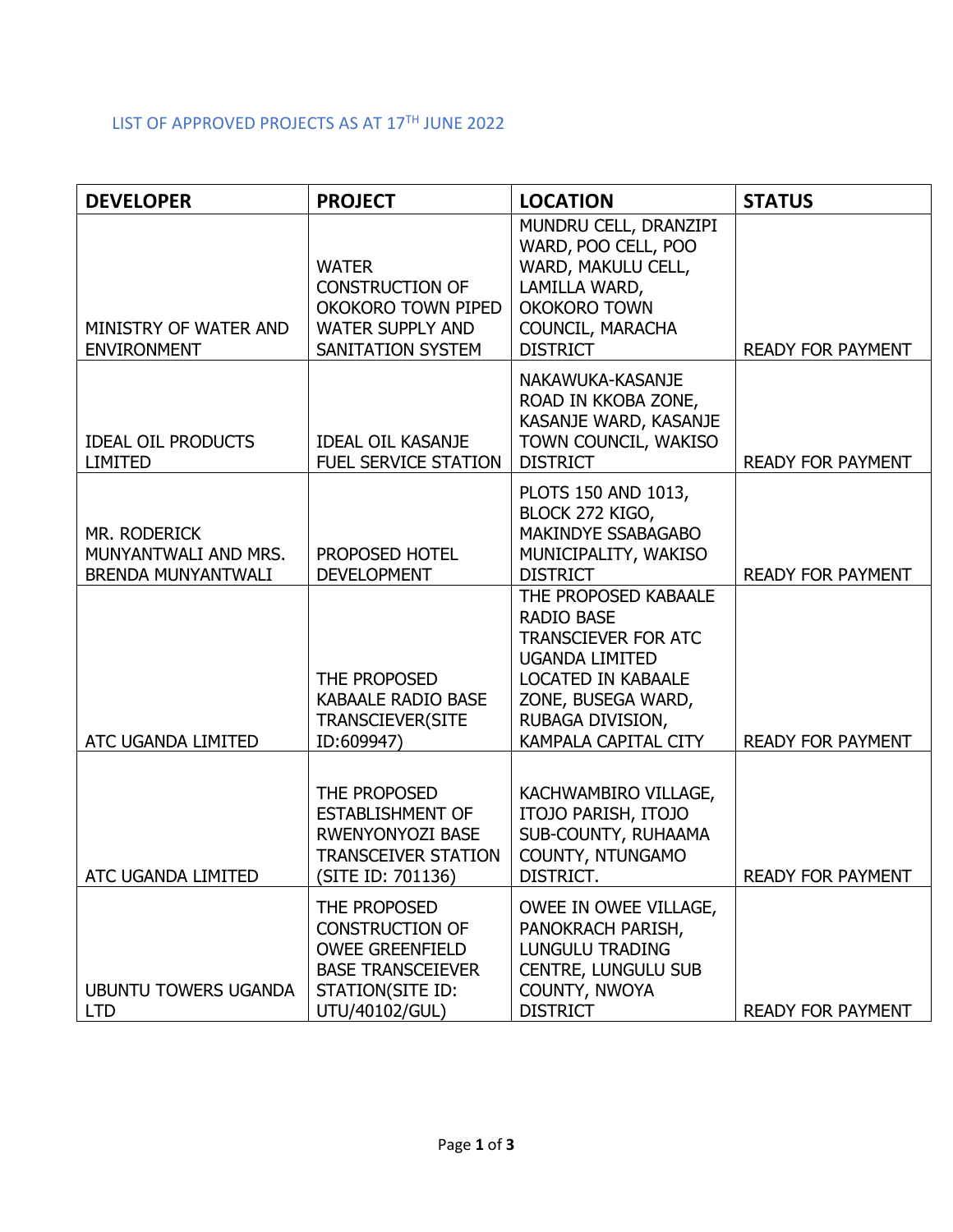| <b>UBUNTU TOWERS UGANDA</b><br><b>LTD</b>   | <b>OWEE GREENFIELD</b><br><b>BASE TRANSCEIEVER</b><br>STATION (BTS), SITE<br>ID: UTU/40102/GUL                                                                                                         | OWEE IN OWEE VILLAGE,<br>PANOKRACH PARISH,<br><b>LUNGULU TRADING</b><br><b>CENTRE, LUNGULU SUB</b><br>COUNTY, NWOYA<br><b>DISTRICT</b>                        | <b>READY FOR PAYMENT</b> |
|---------------------------------------------|--------------------------------------------------------------------------------------------------------------------------------------------------------------------------------------------------------|---------------------------------------------------------------------------------------------------------------------------------------------------------------|--------------------------|
| ATC UGANDA LIMITED                          | THE PROPOSED<br><b>ESTABLISHMENT OF</b><br>NAKASERO-II<br><b>AMERICAN TOWER</b><br><b>CORPORATION</b><br><b>STATION (SMART</b><br>POLE) (SITE ID:<br>609720)                                           | IN THE OLD TAXI PARK<br>UTC VILLAGE, NAKASERO<br>PARISH, CENTRAL<br>DIVISION, KAMPALA<br><b>CAPITAL CITY</b>                                                  | <b>READY FOR PAYMENT</b> |
| ATC UGANDA LIMITED                          | THE PROPOSED<br><b>KANYINYA BASE</b><br><b>TRANSCEIVER STATION</b><br>(SITE ID: 609903)                                                                                                                | <b>RWENGWE VILLAGE,</b><br>RUKONI WEST, RUHAMA<br>EAST, NTUNGAMO<br><b>DISTRICT</b>                                                                           | READY FOR PAYMENT        |
| ATC UGANDA LIMITED                          | THE PROPOSED<br><b>ESTABLISHMENT OF</b><br><b>AMERICAN TOWERS</b><br><b>CORPORATION</b><br><b>UGANDA LIMITED</b><br><b>KIHORONGWA RADIO</b><br><b>BASE TRANSCEIVER</b><br>STATION (SITE ID:<br>701111) | KIHORONGWA VILLAGE,<br>KYANYAMBALI PARISH,<br>KIGAMBO SUB-COUNTY,<br>KYAKA NORTH COUNTY,<br><b>KYEGEGWA DISTRICT</b>                                          | <b>READY FOR PAYMENT</b> |
| PIPE LINE DESIGN AND<br>FOAM INDUSTRIES LTD | THE PROPOSED<br><b>PLASTIC</b><br><b>MANUFACTURING AND</b><br>RECYCLING PLANT AND<br><b>INSTALLATION OF A</b><br><b>WASTEWATER</b><br><b>TREATMENT PLANT</b>                                           | PLOT 206, BLOCK 174,<br><b>ALONG GAYAZA-ZIROBWE</b><br>ROAD IN KABANYORO<br>VILLAGE, KASANGATI<br>TOWN COUNCIL,<br>KYADONDO COUNTY,<br><b>WAKISO DISTRICT</b> | <b>READY FOR PAYMENT</b> |
| <b>UBUNTU TOWERS UGANDA</b><br><b>LTD</b>   | THE PROPOSED<br><b>UBUNTU TOWERS (U)</b><br>LT NKOMA GREENFIELD<br><b>BASE TRANSCEIVER</b><br>STATION (ID.<br>UTU/50059/MBL)                                                                           | WAGAGAI CELL, NKOMA<br>NORTHERN WARD,<br>NORTHERN DIVISION,<br>MBALE CITY IN MBALE<br><b>DISTRICT</b>                                                         | <b>READY FOR PAYMENT</b> |